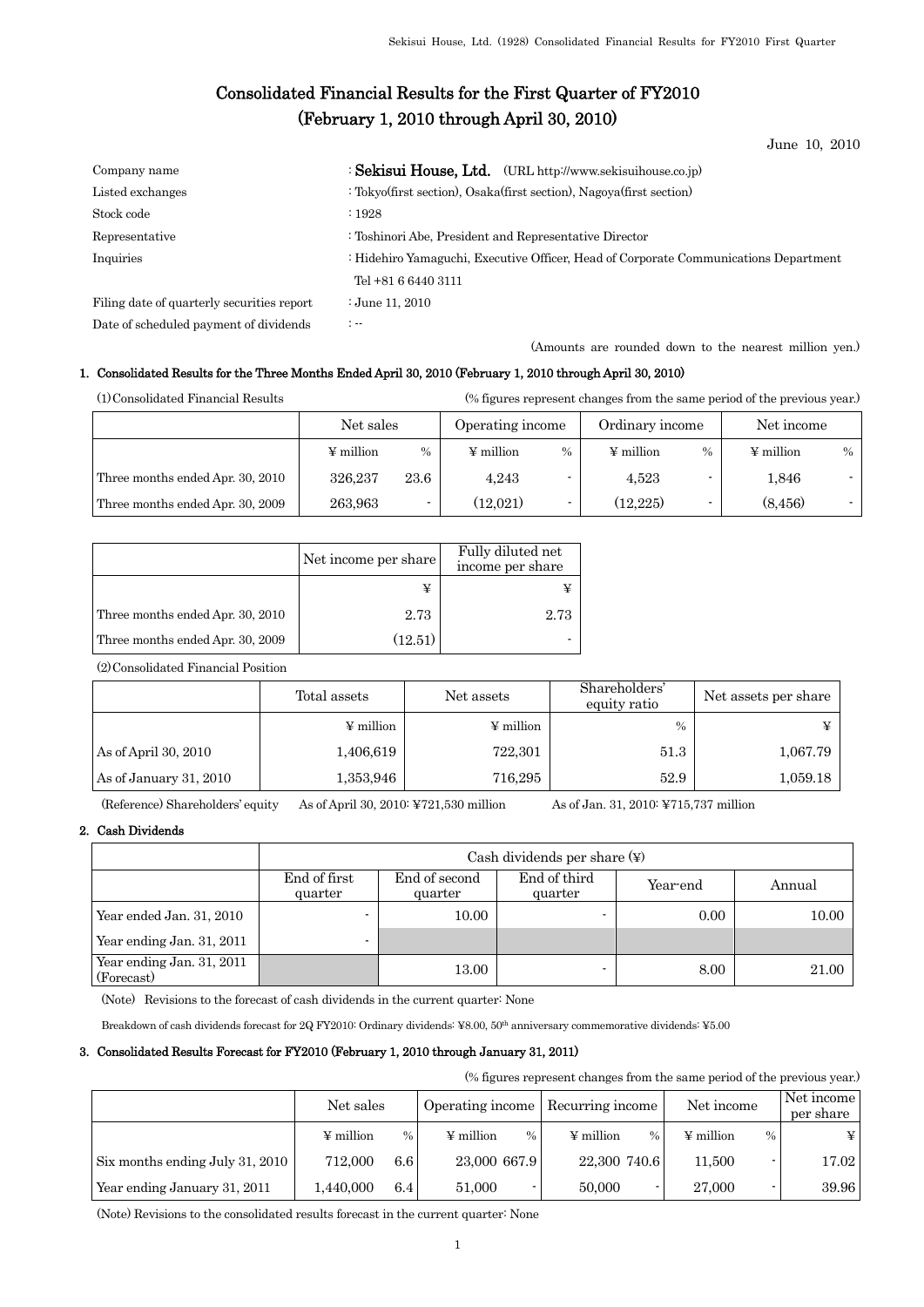## 4. Others

(1)Changes in significant subsidiaries during the period (changes in specified subsidiaries that caused a change in scope of consolidation): None

(2)Adoption of simplified accounting methods and special accounting practices for consolidated quarterly financial statements: Adopted (Note) For more details, please see "4. Others" in [Qualitative Information, Financial Statements, and Other Information] in page 5.

(3)Changes in accounting principles, procedures, and presentation for consolidated quarterly financial statements (matters to be included in the section, Changes in Basic Important Matters for Preparation of Consolidated Quarterly Financial Statements)

(i) Changes caused by revisions of accounting standards etc.: Yes

(ii)Changes other than (i): None

(Note) For more details, please see "4. Others" in [Qualitative Information, Financial Statements, and Other Information] in page 5.

(4)Number of shares outstanding (common stock)

(i) Number of shares outstanding at the end of each period (including treasury stock):

As of Apr. 30, 2010: 676,885,078 shares As of Jan. 31, 2010: 676,885,078 shares

(ii) Number of treasury stock at the end of each period:

As of Apr. 30, 2010: 1,159,145 shares As of Jan. 31, 2010: 1,137,664 shares

 (iii) Average number of shares outstanding in each period (cumulative quarterly consolidated accounting period): Three months ended Apr. 30, 2010: 675,736,153 shares Three months ended Apr. 30, 2009: 675,790,457 shares

#### \* Notes Regarding the Appropriate Use of Results Forecasts and Other Important Matters

This document contains forward-looking statements based on judgments and estimates derived from information available to the Company at the time of this release, and is therefore subject to risks and uncertainties. Actual future results may differ materially from any projections presented here due to a variety of factors, including economic conditions surrounding the business domain of the Company and Group companies, as well as market trends.

For details of results forecast, please refer to "3. Qualitative Information Regarding Consolidated Results Forecast for FY2010" in [Qualitative Information, Financial Statements, and Other Information] in page 5.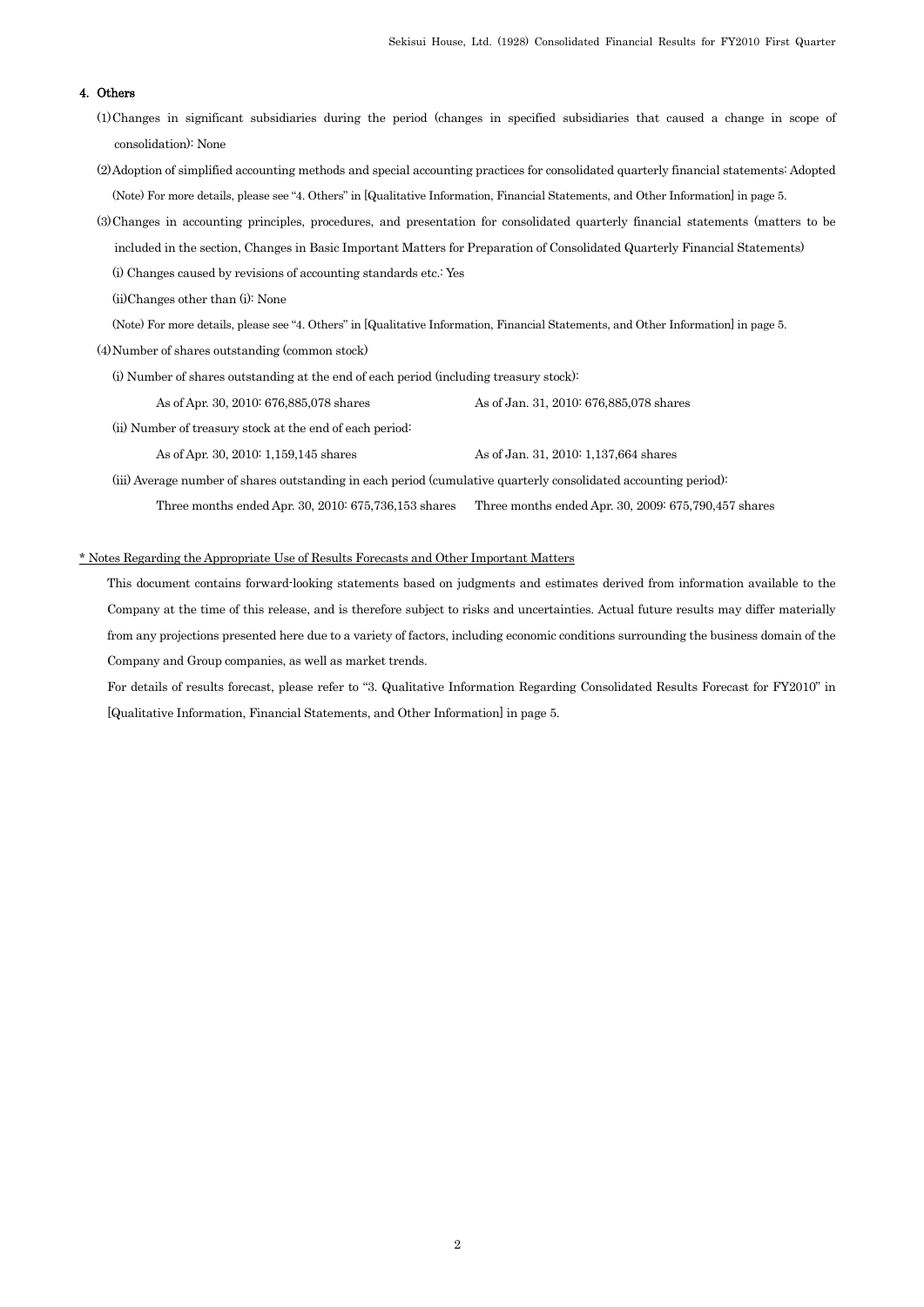#### [Qualitative Information, Financial Statements, and Other Information]

## 1. Qualitative Information Regarding Consolidated Business Results

In the first quarter of the fiscal year ending January 31, 2011, a recovery in exports and the effects of domestic stimulus policies coupled with a weaker yen and economic growth in emerging markets aided improved production activity and a gentle recovery in corporate earnings. Furthermore, improvements in the business environment mainly among exporters highlighted signs of a bottom in capital expenditures and employment conditions. That said, downward pressure on corporate earnings, such as rising prices for crude oil and raw materials and prolonged deflation, have left much uncertainty about the economic outlook.

The housing market environment remains harsh due to falling land prices and lack of clarity about whether personal income is improving. However, owner-occupied homes are starting to recover, helped by government policies targeting home-buying and remodeling, including tax measures such as historically high tax breaks on mortgages, continued subsidies promoting eco-friendly housing and the housing eco-point system and expansion of the tax exemption on the inter vivos gifting when acquiring a house.

Under such an environment, Sekisui House has aggressively pursued business initiatives set forth in our mid-term management plan (announced January 2010), which include strengthening our core businesses, expanding our business portfolio and deploying our Green First Strategy as a driver of business growth in eco-friendly housing. Meanwhile, we strived to build a solid sales base by raising customer satisfaction with events for owners of Sekisui homes across the nation to commemorate our 50<sup>th</sup> anniversary. Additionally, new initiatives we implemented included targeting stimulating new demand by opening Dear One, a site where potential buyers can see first-hand how to live comfortably with a pet.

Under our Urban Redevelopment Business, we began construction in March at Osaka Station North District Phase 1 Development Area Project (Umeda Kita-Yard).

To expand our business portfolio, we participated in a joint acquisition of all shares in Joint REIT's asset management firm (presently Sekisui House SI Asset Management, Ltd.). We acquired a 75% stake, while our partner in the acquisition Spring Investment Co., Ltd. acquired the balance. By doing so, we have crystallized our full-fledged entry into the residential REIT business. Additionally, to expand business opportunities across all aspects of real estate, we have forged a business alliance with KOWA REAL ESTATE CO., LTD., with whom we will jointly pursue a wide variety of businesses, from development to leasing and more.

Looking at business performance, orders recovered steadily, due to a marketing push under our Green First Strategy coupled with tailwinds from government policies. Net sales in our first quarter were ¥326,237 million, up 23.6% year-on-year. Operating income was ¥4,243 million, ordinary income ¥4,523 million, and net income ¥1,846 million.

#### Built to Order Housing Business

In our Built to Order Detached Housing Business, we aggressively pursued our Green First Strategy, one of the core pillars under our mid-term management plan. Green First models have accounted for approximately 70% of our order bookings, showing steady sales growth.

In our Sha-Maison low-rise apartments business, we aggressively promoted our eco-friendly apartment product Sha-Maison Ecostyle and proposed Sha-Maison Gardens, which create new value in a townscape provided with five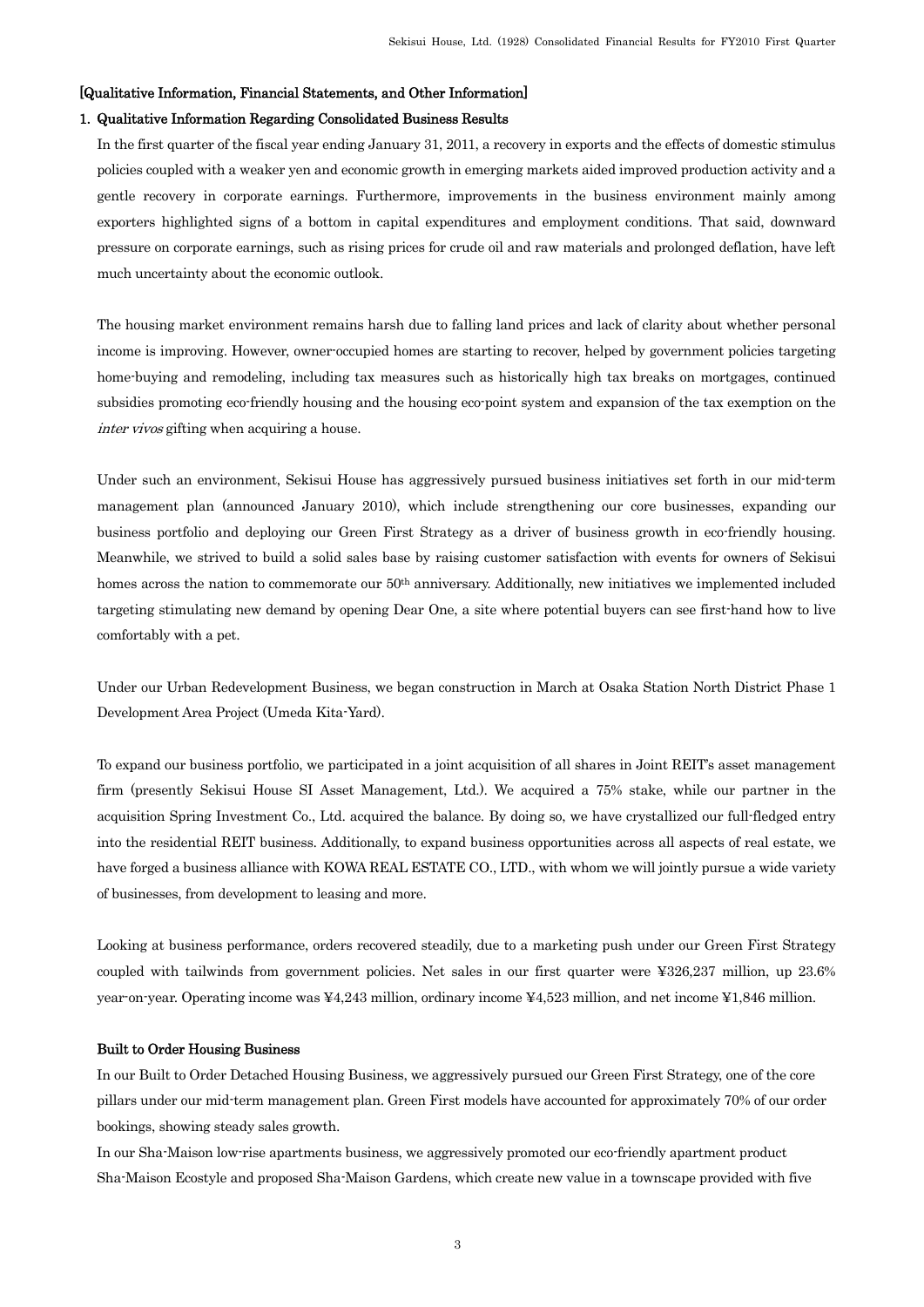premium environmental features that harmonize with the landscape and minimize environmental load. We enhanced product lineup to enable our sales force to make more valuable propositions.

As a result, the recovery in detached housing orders gained momentum while, despite an environment that remains harsh, rental apartment orders recovered moderately.

Net sales in the Built to Order Housing Business increased by 65.9% from the previous comparable period to ¥146,149 million and operating income totaled ¥9,822 million.

#### Real Estate for Sale Business

In the Built for Sale Housing Business, we held the sales promotion event *Machinami Sankan-bi* (visits to existing subdivisions with superior living environments) to stimulate sales. We leveraged our brand power to actively promote our Green First Strategy. Furthermore, we held community-building events together with owners of Sekisui homes as part of our efforts to raise customer satisfaction, enhance asset value formation and promote sales. However, the fall in land prices and other factors dampened orders.

In our Condominium Business, we promoted sales by emphasizing the property attractiveness, product concept and added value of condominiums currently available for sale, including our Grande Maison series. Similar to our detached housing business, we held events targeting owners of Sekisui House's condominiums to raise customer satisfaction. Business in the Tokyo Metropolitan Area fared well, thanks to demand for condominiums mainly in Tokyo and additions to our sales force.

Phase 1 of condominiums at Wentworth Point in the suburbs of Sydney, Australia, a business we began last year, is progressing solidly with 90% of units under contract. We began selling Phase 2 in April.

In our Urban Redevelopment Business, the office floors of Hommachi Garden City (Osaka) will come online in July. We are preparing for the grand opening of the St. Regis Hotel in October. And construction is progressing steadily at our Gotenyama Project (Shinagawa, Tokyo) and Hommachi Minami Garden City (Osaka).

For the Real Estate for Sale Business, net sales decreased by 7.4% to ¥49,618 million, and operating loss came to ¥2,458 million.

#### Real Estate for Leasing Business

In the Real Estate for Leasing Business, the number of units of Sha-Maison low-rise apartments for block leasing and management by Sekiwa Real Estate companies showed a steady increase. While occupancy rates stagnate nationwide, we pushed forward with marketing activities as an integrated group, actively proposing renovations aimed at maintaining and enhancing owner's asset value and strengthened ties with exclusive agents of Sekiwa Real Estate companies. As a result, we were able to maintain high occupancy rates mainly in Tokyo, Osaka and other urban areas. Furthermore, we worked to grow earnings in the Real Estate for Leasing Business by introducing new supply based on pinpointed area marketing to propose Sha-Maison Town etc.

Net sales in the Real Estate for Leasing Business grew by 1.0% year-on-year to ¥94,956 million, while operating income declined by 23.8% to¥4,260 million.

#### Other Business

Our Remodeling Business as part of our Green First Strategy, fared well as we actively marketed remodeling proposals aimed at energy conservation with the installation of photovoltaic power generation systems and high-efficiency hot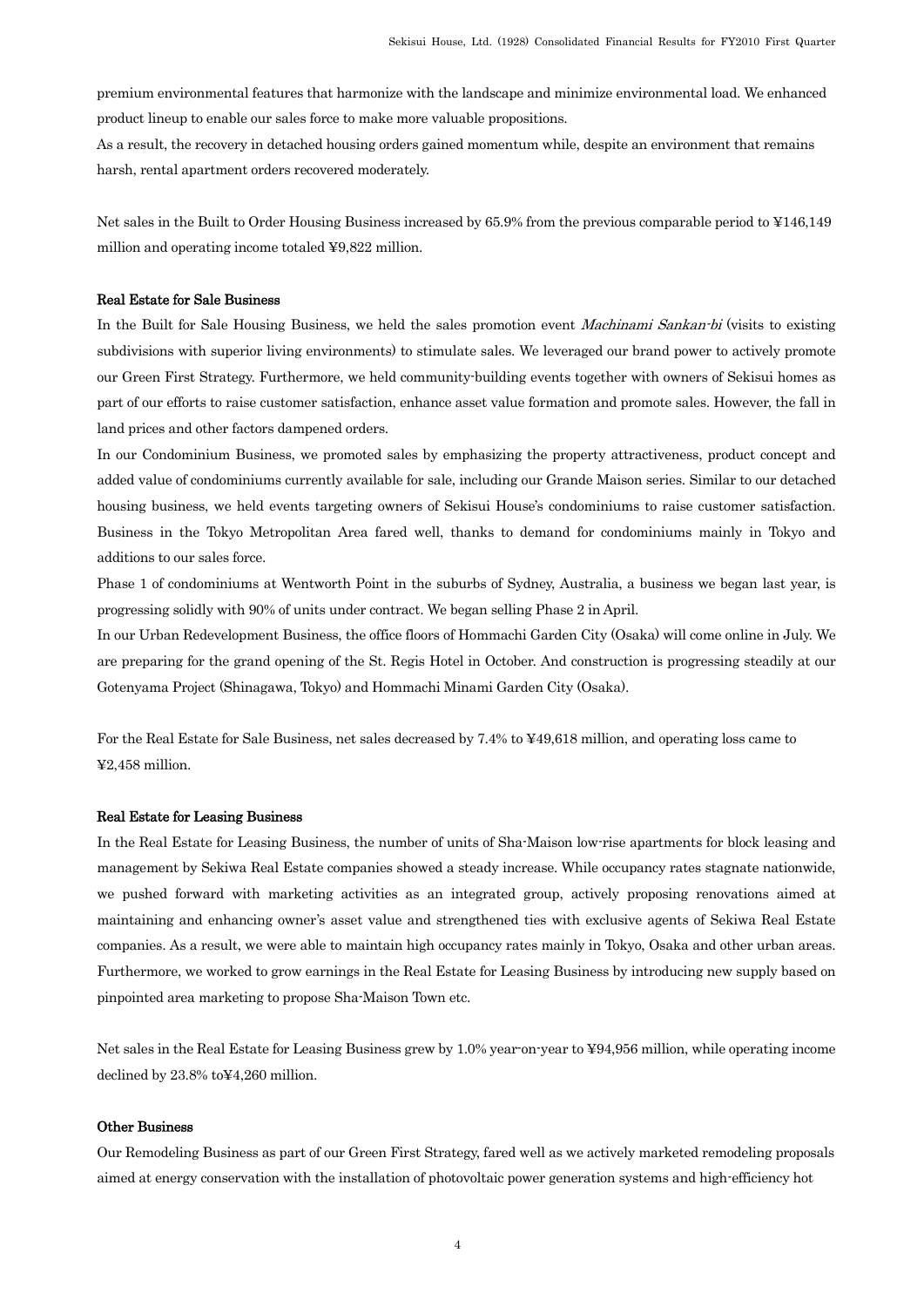water supply systems. Aside from environmental features, we proposed remodeling ideas to support comfort in living tailored to diversifying lifestyles.

Orders and inquiries for the Sekiwa no Ki no Ie, a second brand from the Sekiwa Construction Group, were strong due to housing designs tailored to regional characteristics and the trustworthiness of the Sekisui House Group.

For this segment, net sales rose 25.8% to ¥35,512 million and operating income amounted to ¥1,178 million.

#### 2. Qualitative Information Regarding Consolidated Financial Conditions

Total assets increased by ¥52,673 million to ¥1,406,619 million from the end of the previous fiscal year ended January 2010, primarily owing to an increase in cash following the issuance of straight corporate bonds. Liabilities increased by ¥46,667 million to ¥684,317 million, mainly due to the issuance of straight bonds for repayment of loans and the increase in commercial paper. Net assets increased by ¥6,006 million to ¥722,301 million, chiefly due to increases in the net unrealized gain on securities and net income.

Operating cash decreased by  $\text{\textless}40,543$  million from the end of the previous fiscal year (an increase by  $\text{\textless}26,229$  from the previous comparable period), primarily due to the decrease in notes and accounts payable and the increase in notes and accounts receivable.

Net cash provided by investing activities decreased by ¥7,034 million from the end of the previous fiscal year (a drop by ¥869 million from the previous period), mainly due to purchases of leasing properties and investments in securities.

Net cash provided by financing activities increased by ¥76,945 million from the end of the previous fiscal year and rose by ¥55,069 from the previous comparable period. This was primarily owing to the issuance of bonds payable and short-term bonds payable.

#### 3. Qualitative Information Regarding Consolidated Results Forecasts

We have not made any revisions to our consolidated business results forecast for the year ending January 31, 2011, which was announced on March 1, 2010, as we expect orders for detached houses and other lines to recover strongly.

## 4. Others

- (1) Changes in significant subsidiaries during the period (changes in specified subsidiaries that caused a change in scope of consolidation): Not applicable
- (2) Adoption of simplified accounting methods and special accounting practices for consolidated quarterly financial statements:
	- 1. Simplified accounting methods
	- ① Method for valuation of inventories

With respect to the valuation of inventories, where inventories are deemed to have declined materially in value, the book value of such inventory is marked down to reflect the estimated net realizable amounts.

② Method for calculating deferred tax assets and liabilities

The recoverability of deferred tax assets is calculated on the results forecast in the consolidated financial results for the previous fiscal year, since it is deemed that the business environment and situation with regard to the occurrence of temporary differences have not undergone any material change since the end of the previous fiscal year.

2. Special accounting practices for consolidated quarterly financial statements: Not applicable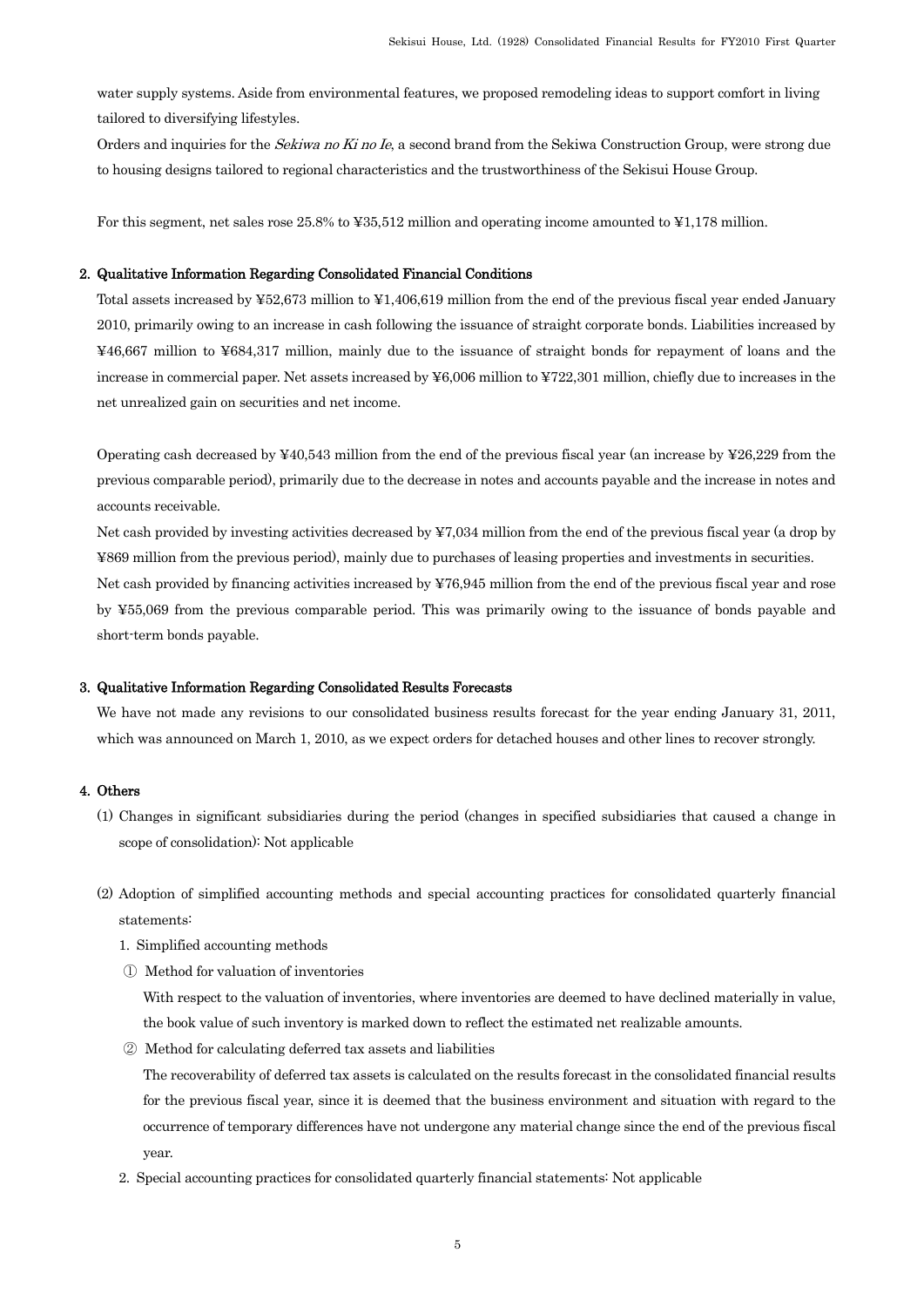(3) Changes in accounting principles, procedures, and presentation for consolidated quarterly financial statements: Changes in the basis for accounting for net sales and cost of sales of completed construction contracts Previously, the Company used the completed-contract method to account for its income from contract construction, but it adopts the "Accounting Standard for Construction Contracts" (ASBJ Statement No. 15, December 27, 2007) and "Guidance on Accounting Standard for Construction Contracts" (ASBJ Guidance No. 18, December 27, 2007) from this quarterly period. Accordingly, beginning with construction contracts that commenced during this quarterly period (excluding those whose construction period is very short), the percentage-of-completion method shall be applied to construction activities whose outcome for the portion completed at the end of the quarterly period is deemed certain (the percentage of completion shall be estimated based on the percentage of the cost incurred to the estimated total cost). The completed-contract method shall be applied to other construction activities.

As a result of this change, net sales increased by ¥57,397 million, while operating income, ordinary income and income before taxes and minority interests has increased by ¥11,141 million each.

The effects of this change on each business segment are indicated in the relevant sections.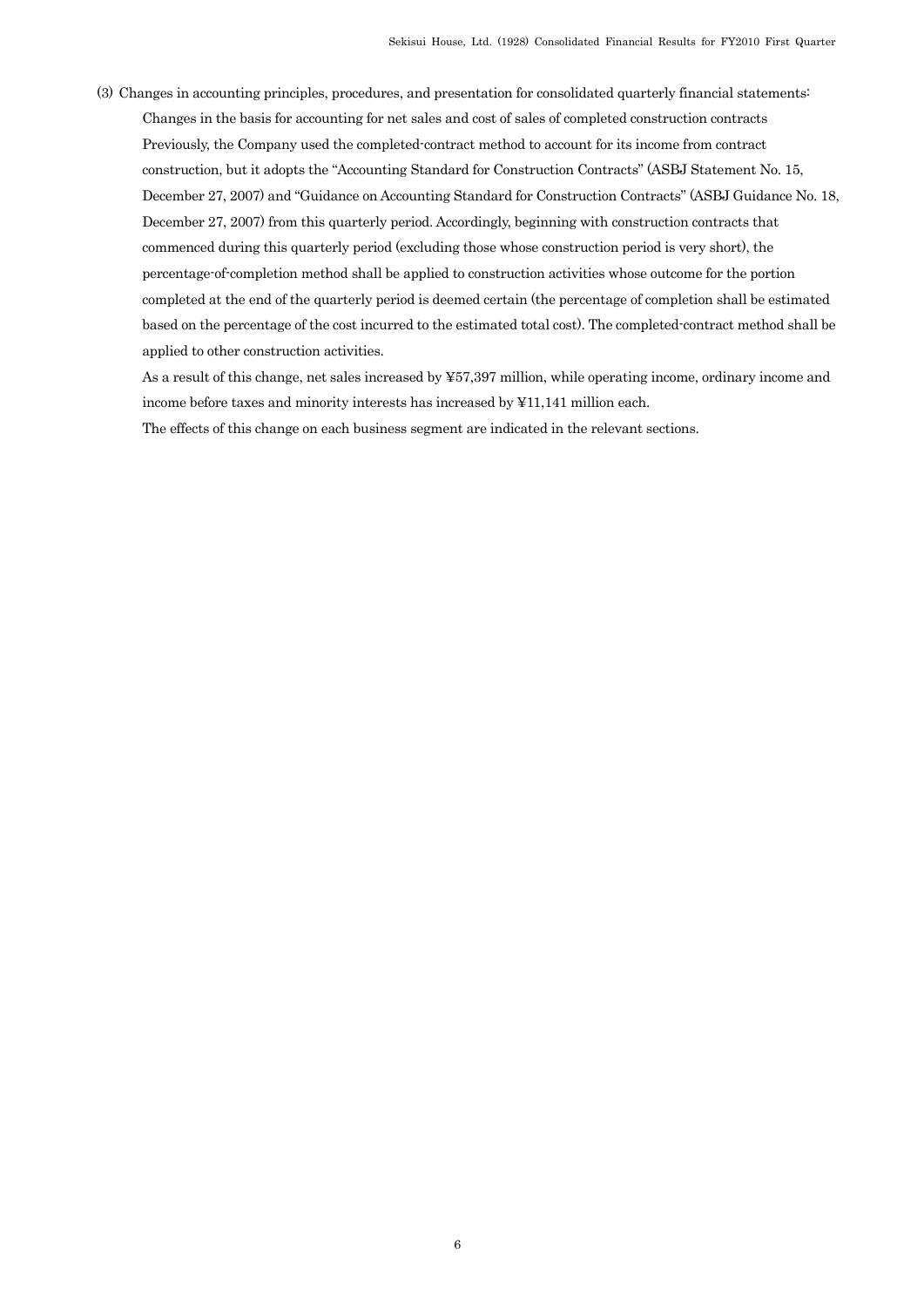## 5. Consolidated Quarterly Financial Statements

## (1) Consolidated Quarterly Balance Sheets

|                                                                                |                      | $(\frac{y}{x})$ million |
|--------------------------------------------------------------------------------|----------------------|-------------------------|
|                                                                                | As of April 30, 2010 | As of January 31, 2010  |
| Assets                                                                         |                      |                         |
| Current assets                                                                 |                      |                         |
| Cash and deposits                                                              | 178,408              | 149,330                 |
| Notes receivable, accounts receivable from<br>completed construction contracts | 32,611               | 11,391                  |
| Short-term investment securities                                               | 1,276                | 1.274                   |
| Costs on uncompleted construction contracts                                    | 32,807               | 47,540                  |
| Buildings for sale                                                             | 123,321              | 115,643                 |
| Land for sale in lots                                                          | 352,419              | 357,321                 |
| Undeveloped land for sale                                                      | 72,547               | 71,089                  |
| Other inventories                                                              | 7,270                | 5.848                   |
| Deferred tax assets                                                            | 66,519               | 65,787                  |
| Other                                                                          | 30,552               | 27.844                  |
| Allowance for doubtful accounts                                                | (2,297)              | (2,137)                 |
| Total current assets                                                           | 895,436              | 850,933                 |
| Noncurrent assets                                                              |                      |                         |
| Property, plant and equipment                                                  |                      |                         |
| Buildings and structures                                                       | 133,548              | 131,828                 |
| Machinery, equipment and vehicles                                              | 10,284               | 10,587                  |
| Land                                                                           | 189,661              | 189,361                 |
| Construction in progress                                                       | 5,282                | 6,160                   |
| Other                                                                          | 4,171                | 4,294                   |
| Total property, plant and equipment                                            | 342,948              | 342,233                 |
| Intangible assets                                                              | 9,519                | 9,070                   |
| Investments and other assets                                                   |                      |                         |
| Investment securities                                                          | 75,467               | 67,410                  |
| Long term loans receivable                                                     | 32,456               | 32,791                  |
| $\operatorname{Deferred}$ tax assets                                           | 15,907               | 17,274                  |
| Other                                                                          | 36,360               | 35,715                  |
| Allowance for doubtful accounts                                                | (1, 477)             | (1, 483)                |
| Total investments and other assets                                             | 158,714              | 151,708                 |
| Total noncurrent assets                                                        | 511,182              | 503,012                 |
| Total assets                                                                   | 1,406,619            | 1,353,946               |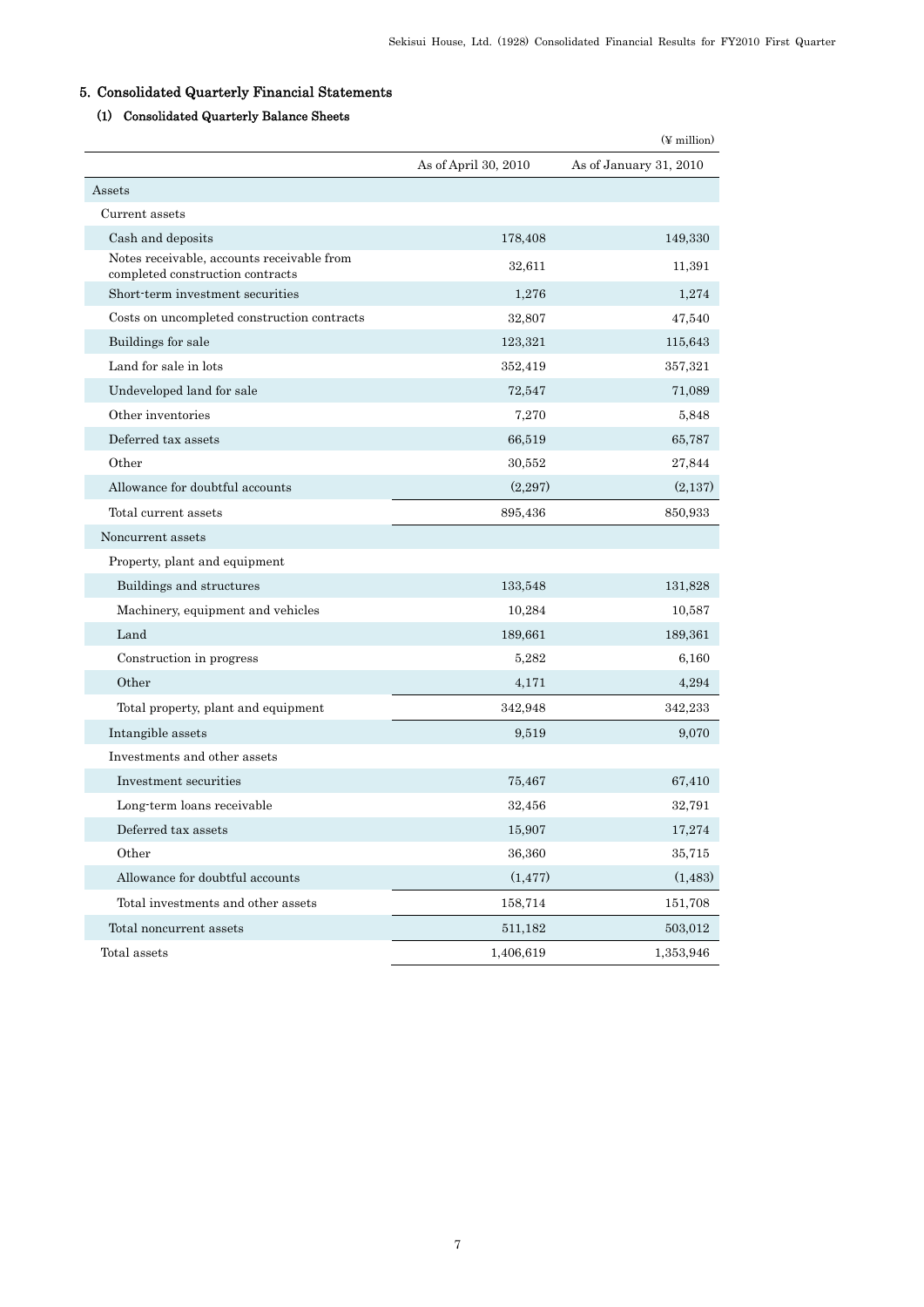|                                                               |                      | $(\frac{y}{x})$ million |
|---------------------------------------------------------------|----------------------|-------------------------|
|                                                               | As of April 30, 2010 | As of January 31, 2010  |
| Liabilities                                                   |                      |                         |
| Current liabilities                                           |                      |                         |
| Notes payable, accounts payable for<br>construction contracts | 111,799              | 135,658                 |
| Electronically recorded obligations - operating               | 3,048                |                         |
| Short-term bonds payable                                      | 10,000               |                         |
| Current portion of long-term loans payable                    | 170,000              | 172,901                 |
| Income taxes payable                                          | 3,641                | 4,810                   |
| Advances received on uncompleted construction<br>contracts    | 85,144               | 90,425                  |
| Provision for bonuses                                         | 14,326               | 6,177                   |
| Provision for warranties for completed<br>construction        | 2,858                | 2,390                   |
| Other                                                         | 33,603               | 48,102                  |
| Total current liabilities                                     | 434,423              | 460,466                 |
| Noncurrent liabilities                                        |                      |                         |
| Bonds payable                                                 | 129,987              | 59,986                  |
| Long-term loans payable                                       | 29,282               | 28,778                  |
| Long-term lease and guarantee deposited                       | 54,681               | 54,439                  |
| Provision for retirement benefits                             | 31,504               | 29,347                  |
| Provision for directors' retirement benefits                  | 880                  | 1,125                   |
| Other                                                         | 3,557                | 3,507                   |
| Total noncurrent liabilities                                  | 249,894              | 177,184                 |
| Total liabilities                                             | 684,317              | 637,650                 |
| Net assets                                                    |                      |                         |
| Shareholders' equity                                          |                      |                         |
| Capital stock                                                 | 186,554              | 186,554                 |
| Capital surplus                                               | 237,522              | 237,522                 |
| Retained earnings                                             | 289,584              | 287,738                 |
| Treasury stock                                                | (1, 404)             | (1, 385)                |
| Total shareholders' equity                                    | 712,256              | 710,429                 |
| Valuation and translation adjustments                         |                      |                         |
| Valuation difference on available-for-sale<br>securities      | 6,401                | 3,152                   |
| Deferred gains or losses on hedges                            | $\overline{4}$       | 4                       |
| Foreign currency translation adjustment                       | 2,868                | 2,151                   |
| Total valuation and translation adjustments                   | 9,273                | 5,308                   |
| Subscription rights to shares                                 | 247                  | 232                     |
| Minority interests                                            | 523                  | 325                     |
| Total net assets                                              | 722,301              | 716,295                 |
| Total liabilities and net assets                              | 1,406,619            | 1,353,946               |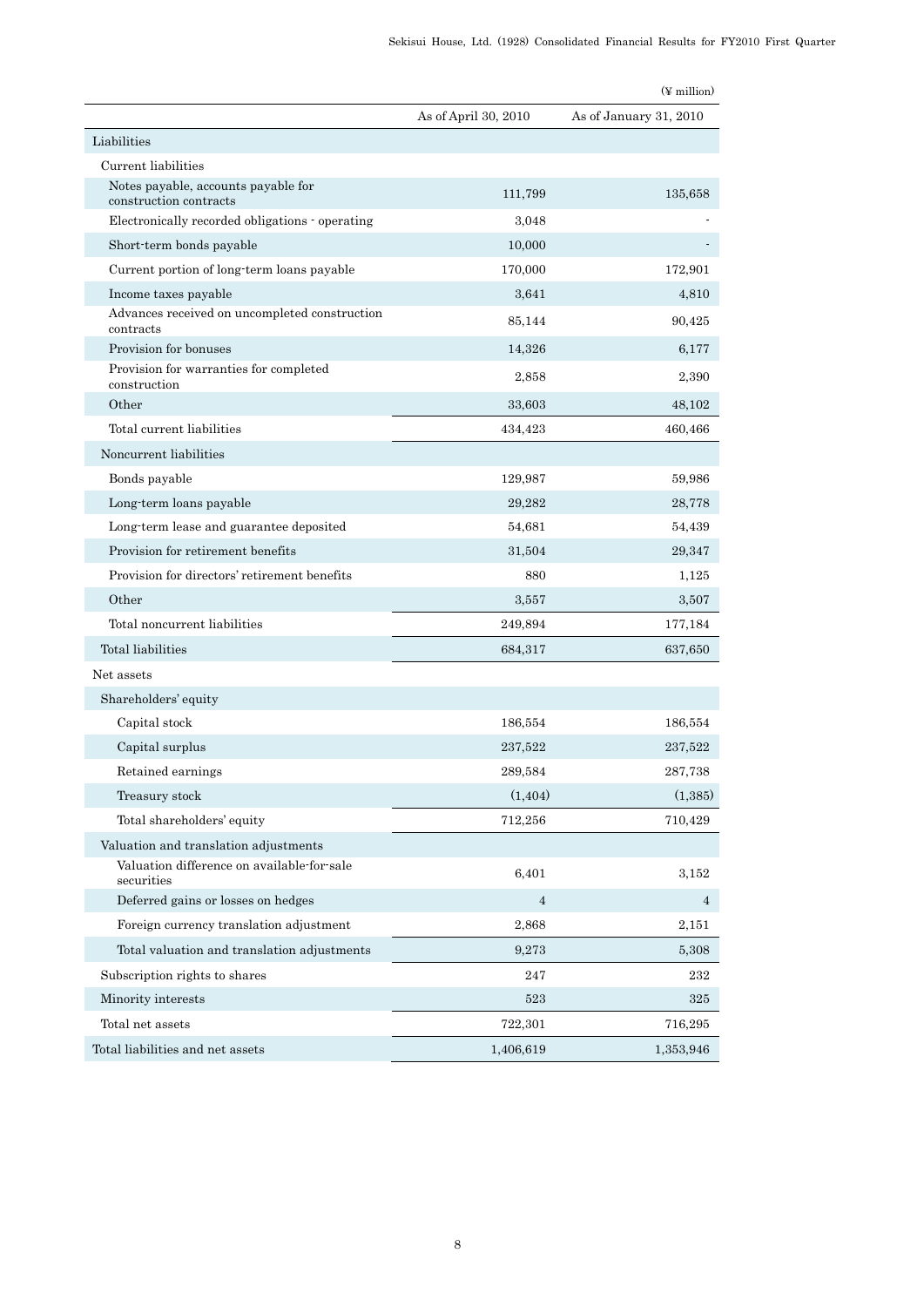|                                                             |                              | $(\frac{y}{x})$ million      |
|-------------------------------------------------------------|------------------------------|------------------------------|
|                                                             | Feb. 1, 2009 - Apr. 30, 2009 | Feb. 1, 2010 - Apr. 30, 2010 |
| Net sales                                                   | 263,963                      | 326,237                      |
| Cost of sales                                               | 226,841                      | 273,159                      |
| Gross profit                                                | 37,122                       | 53,077                       |
| Selling, general and administrative expenses                | 49,144                       | 48,834                       |
| Operating income (loss)                                     | (12,021)                     | 4,243                        |
| Non-operating income                                        |                              |                              |
| Interest income                                             | 273                          | 253                          |
| Dividends income                                            | 12                           | 11                           |
| Insurance agency commission                                 | 336                          | 347                          |
| Equity in earnings of affiliates                            |                              | 156                          |
| Other                                                       | 756                          | 923                          |
| Total non-operating income                                  | 1,379                        | 1,692                        |
| Non-operating expenses                                      |                              |                              |
| Interest expenses                                           | 778                          | 680                          |
| Equity in losses of affiliates                              | $\overline{5}$               |                              |
| Other                                                       | 797                          | 732                          |
| Total non-operating expenses                                | 1,582                        | 1,412                        |
| Ordinary income (loss)                                      | (12, 225)                    | 4,523                        |
| Extraordinary loss                                          |                              |                              |
| Loss on sales and retirement of noncurrent<br>assets        | 592                          | 398                          |
| Cost of business structure improvement                      | 1,011                        |                              |
| Total extraordinary losses                                  | 1,603                        | 398                          |
| Income (loss) before income taxes and minority<br>interests | (13,828)                     | 4,124                        |
| Income taxes-current                                        | 2,292                        | 3,376                        |
| Income taxes-deferred                                       | (7,659)                      | (1,098)                      |
| Total income taxes                                          | (5,367)                      | 2,278                        |
| Minority interests in loss                                  | (5)                          | (0)                          |
| Net income (loss)                                           | (8, 456)                     | 1,846                        |

## (2) Consolidated Quarterly Statements of Income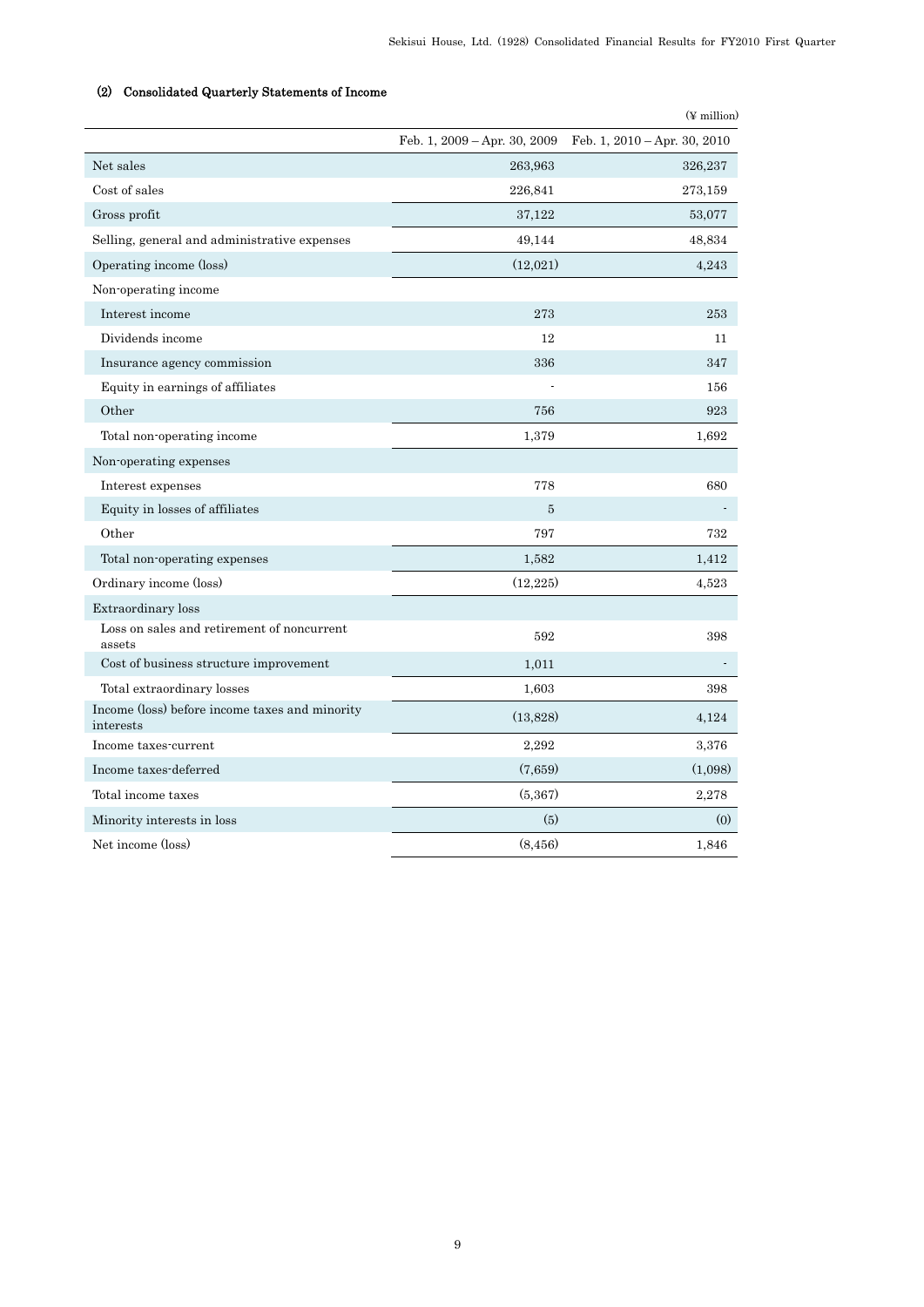## (3) Consolidated Quarterly Statements of Cash Flows

|                                                                                   |           | $(\frac{1}{2}$ million)                                           |
|-----------------------------------------------------------------------------------|-----------|-------------------------------------------------------------------|
|                                                                                   |           | Feb. 1, $2009 - Apr.$ 30, $2009$ Feb. 1, $2010 - Apr.$ 30, $2010$ |
| Net cash provided by (used in) operating activities                               |           |                                                                   |
| Income (loss) before income taxes and minority<br>interests                       | (13,828)  | 4,124                                                             |
| Depreciation and amortization                                                     | 3,980     | 3,823                                                             |
| Increase (decrease) in provision for retirement<br>benefits                       | (192)     | 2,157                                                             |
| Decrease (increase) in prepaid pension costs                                      | 3,435     |                                                                   |
| Interest and dividends income                                                     | (285)     | (265)                                                             |
| Interest expenses                                                                 | 778       | 680                                                               |
| Equity in (earnings) losses of affiliates                                         | 5         | (156)                                                             |
| Decrease (increase) in notes and accounts<br>receivable trade                     | 6,125     | (21,091)                                                          |
| Decrease (increase) in inventories                                                | (31, 129) | 10,032                                                            |
| Increase (decrease) in notes and accounts<br>payable-trade                        | (40,308)  | (22,056)                                                          |
| Increase (decrease) in advances received on<br>uncompleted construction contracts | 20,495    | (5,281)                                                           |
| Other, net                                                                        | (13, 462) | (7,493)                                                           |
| Subtotal                                                                          | (64, 385) | (35,525)                                                          |
| Interest and dividends income received                                            | 354       | 238                                                               |
| Interest expenses paid                                                            | (885)     | (779)                                                             |
| Income taxes paid                                                                 | (5,810)   | (4, 477)                                                          |
| Income taxes refund                                                               | 3,954     |                                                                   |
| Net cash provided by (used in) operating activities                               | (66, 772) | (40,543)                                                          |
| Net cash provided by (used in) investing activities                               |           |                                                                   |
| Proceeds from sales of short-term investment<br>securities                        | 2,000     |                                                                   |
| Purchase of property, plant and equipment                                         | (5,208)   | (4,589)                                                           |
| Proceeds from sales of property, plant and<br>equipment                           | 57        | 114                                                               |
| Purchase of investment securities                                                 | (2,575)   | (2,773)                                                           |
| Proceeds from sales of investment securities                                      |           | 8                                                                 |
| Payments of loans receivable                                                      | (890)     | (360)                                                             |
| Collection of loans receivable                                                    | 1,524     | 952                                                               |
| Other, net                                                                        | (1,073)   | (386)                                                             |
| Net cash provided by (used in) investing activities                               | (6,165)   | (7,034)                                                           |
| Net cash provided by (used in) financing activities                               |           |                                                                   |
| Net increase (decrease) in short-term bonds<br>payable                            | 30,000    | 10,000                                                            |
| Repayment of long-term loans payable                                              |           | (3,007)                                                           |
| Proceeds from issuance of bonds                                                   |           | 70,000                                                            |
| Purchase of treasury stock                                                        | (17)      | (20)                                                              |
| Cash dividends paid                                                               | (8, 111)  |                                                                   |
| Other, net                                                                        | 5         | (26)                                                              |
| Net cash provided by (used in) financing activities                               | 21,876    | 76,945                                                            |
| Effect of exchange rate change on cash and cash<br>equivalents                    | 522       | 210                                                               |
| Net increase (decrease) in cash and cash equivalents                              | (50, 538) | 29,578                                                            |
| Cash and cash equivalents at beginning of period                                  | 124,517   | 148,630                                                           |
| Cash and cash equivalents at end of period                                        | 73,979    | 178,208                                                           |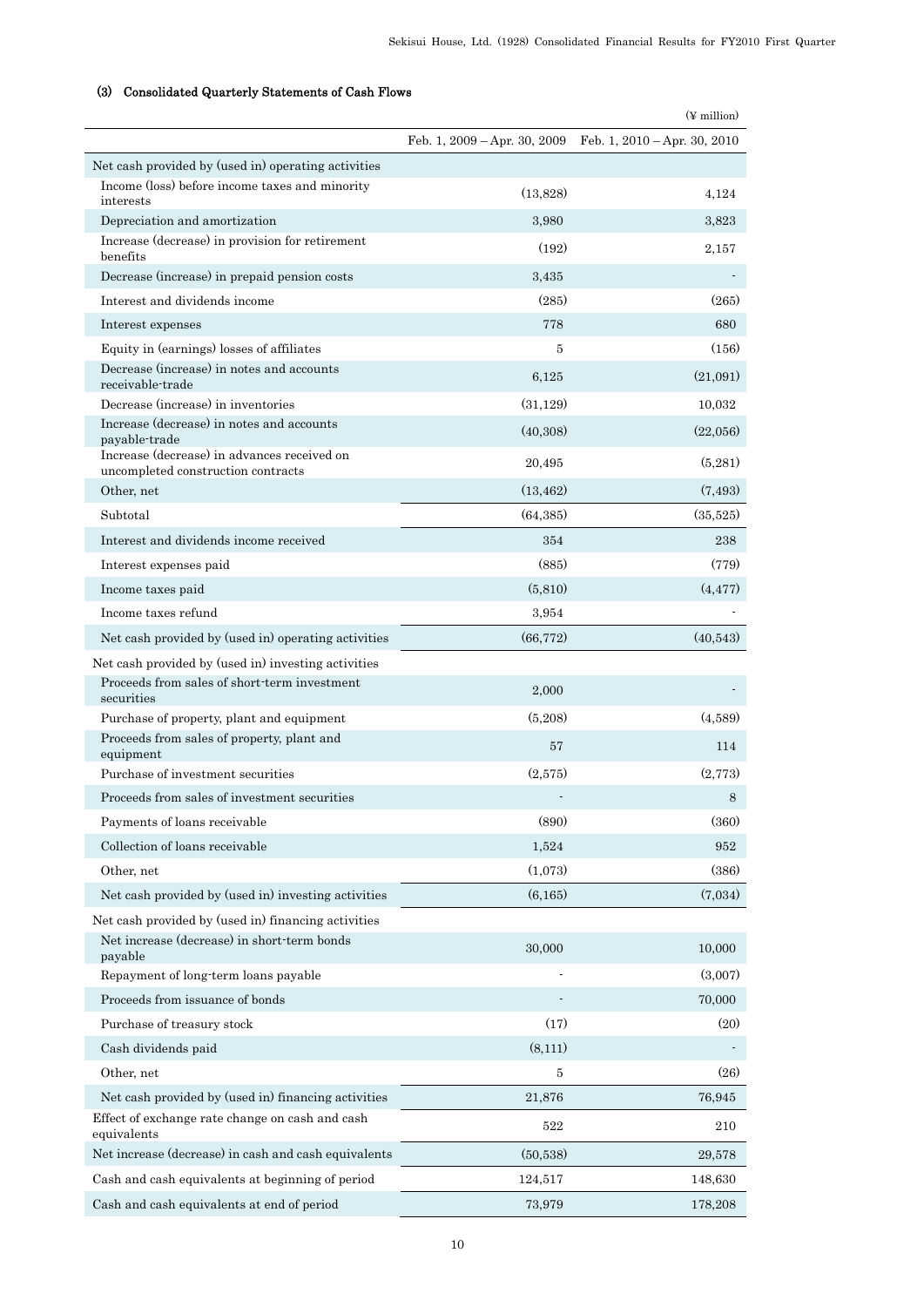## (4) Notes Regarding Assumption of a Going Concern

Not applicable

#### (5) Segment Information

[Segment Information by Each Business]

| Three months ended April 30, 2009 (February 1, 2009 through April 30, 2009) | $(\frac{1}{2}$ million |
|-----------------------------------------------------------------------------|------------------------|
|-----------------------------------------------------------------------------|------------------------|

|                                          | Built to Order<br>Housing | Real Estate<br>for Sale | Real Estate<br>for Leasing | Other<br><b>Business</b> | Total   | Eliminations<br>and back office | Consolidated |
|------------------------------------------|---------------------------|-------------------------|----------------------------|--------------------------|---------|---------------------------------|--------------|
| Sales                                    |                           |                         |                            |                          |         |                                 |              |
| $(1)$ Sales to third<br>parties          | 88,115                    | 53,559                  | 94.050                     | 28,238                   | 263,963 |                                 | 263,963      |
| $(2)$ Inter-group sales<br>and transfers | 2,410                     | 135                     | 544                        | 767                      | 3,858   | (3,858)                         |              |
| Net sales                                | 90,525                    | 53,694                  | 94,595                     | 29,006                   | 267,821 | (3.858)                         | 263,963      |
| Operating<br>income<br>$(\text{loss})$   | (3,903)                   | (4,129)                 | 5,587                      | (685)                    | (3,131) | (8,890)                         | (12,021)     |

 Three months ended April 30, 2010 (February 1, 2010 through April 30, 2010) (¥ million) Real Estate

for Sale

Other Other Total Eliminations Consolidated<br>
and back office Consolidated

| (1) Sales to third<br>parties            | 146,149 | 49,618   | 94,956 | 35,512 | 326,237 |         | 326,237 |
|------------------------------------------|---------|----------|--------|--------|---------|---------|---------|
| $(2)$ Inter-group sales<br>and transfers | 2,269   |          | 433    | 791    | 3,494   | (3,494) |         |
| Net sales                                | 148,419 | 49,618   | 95,390 | 36,303 | 329,731 | (3,494) | 326,237 |
| Operating<br>income<br>$(\text{loss})$   | 9,822   | (2, 458) | 4,260  | 1,178  | 12,803  | (8,560) | 4,243   |

Real Estate for Leasing

Notes

Sales

1. Business Classification

The Company classifies its operations according to type and the nature of business based on the currently used sales categories.

2. Main details of each business segment:

Built to Order Housing

| Built to Order Housing:  | Designing, constructing, and contracting for sale housing using the Company's             |  |  |  |  |
|--------------------------|-------------------------------------------------------------------------------------------|--|--|--|--|
|                          | prefabricated materials                                                                   |  |  |  |  |
| Real Estate for Sale:    | Selling houses and real estate, designing, constructing, and contracting for sale housing |  |  |  |  |
|                          | on estate land, conducting urban redevelopment projects and commercial buildings          |  |  |  |  |
|                          | transactions                                                                              |  |  |  |  |
| Real Estate for Leasing: | Renting and managing properties                                                           |  |  |  |  |
| Other Business:          | Designing, constructing, and contracting for condominiums and commercial buildings and    |  |  |  |  |
|                          | providing home remodeling, landscaping, and exterior construction                         |  |  |  |  |

3. Changes in Accounting Standards

Three months ended April 30, 2010 (February 1, 2010 through April 30, 2010)

As stated in the "Changes in accounting principles, procedures, and presentation for consolidated quarterly financial statements", the Company adopts the "Accounting Standard for Construction Contracts" (ASBJ Statement No. 15, December 27, 2007) and "Guidance on Accounting Standard for Construction Contracts" (ASBJ Guidance No. 18, December 27, 2007) from this quarterly period. Accordingly, net sales for the Built to Order Housing Business and Other Businesses increased by ¥51,309 million and ¥1,920 million, respectively, compared with the previous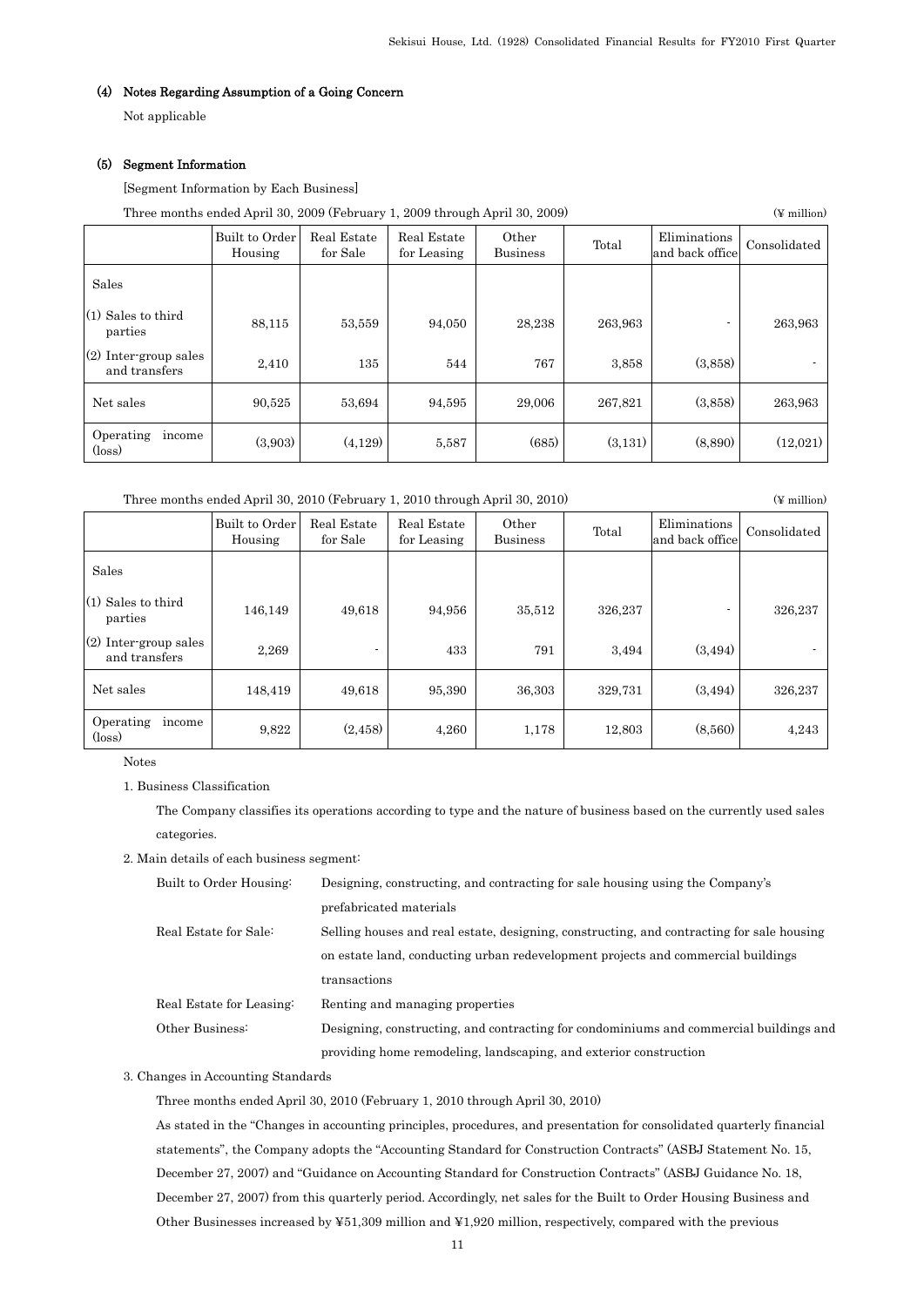accounting method. Operating income for the Built to Order Housing Business and Other Businesses increased by ¥10,183 million and ¥56 million respectively, compared with the previous accounting method. In the Real Estate for Sale Business, net sales increased by ¥4,167 million, while operating loss decreased by ¥901 million.

#### [Geographical Segment Information]

Japanese operations accounted for more than 90% of sales in all segments for the three months ended April 30, 2009 (February 1, 2009 through April 30, 2009) and April 30, 2010 (February 1, 2010 through April 30, 2010), so the Company has not presented geographical segment information.

#### [Overseas Sales]

There are no applicable overseas sales for the three months ended April 30, 2009 (February 1, 2009 through April 30, 2009) and April 30, 2010 (February 1, 2010 through April 30, 2010).

### (6) Notes Regarding Significant Changes in the Amount of Shareholders' Equity

Not applicable